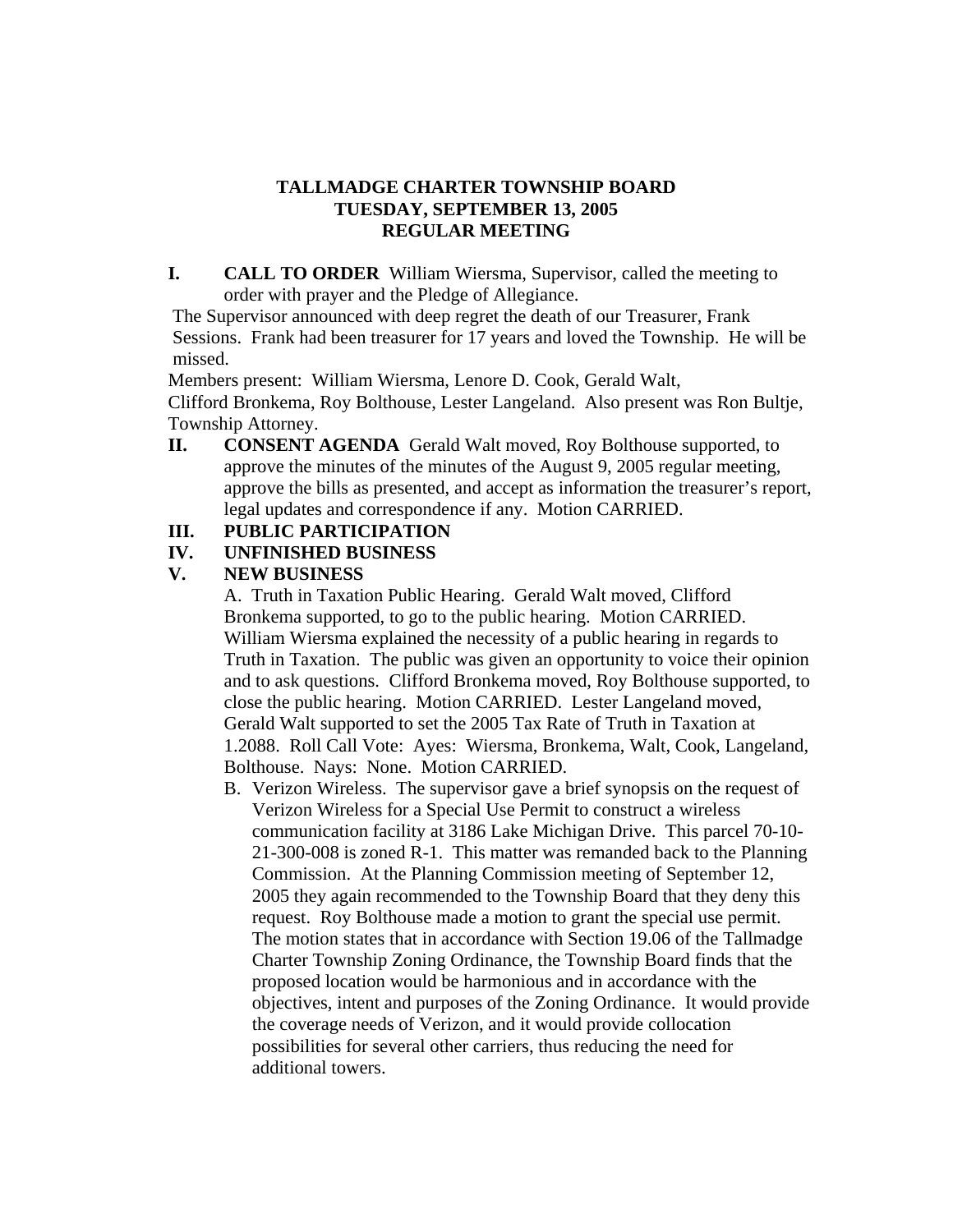Also in accordance with Section 19.06 of the Zoning Ordinance, the Board finds that the proposed tower would be compatible with the natural environment and existing and future land uses in the vicinity. The tower would be located on high ground, thus making the tower high enough to afford collocation possibilities for other carriers. Further, the proposed location is not in a residential neighborhood.

 Again, in accordance with Section 19.06, the Township Board finds that the proposed tower is compatible with the Township Master Plan, because it is not being located in a residential neighborhood, and because any further residential development in the area would be constructed after the establishment of the proposed tower.

 Further, in accordance with Section 19.06, the Township Board finds that the proposed tower would be adequately served by essential public facilities and services, that it will not be detrimental or hazardous or disturbing to existing and future neighboring uses or persons or property, and that it will not create additional requirements at public cost for public facilities or services that will be detrimental to the Township.

 In accordance with Section 3.35(b) of the Zoning Ordinance, the Township Board finds that the proposed location is the best alternative. Higher ground is available in the R-1 District, but the property is not necessarily available to the applicant, and the result would be that the tower would be constructed in a more intensely developed neighborhood. Further, commercial property is arguably available for the tower, but the property is so low that a height variance would be required or the collocation of other carriers would not be practical.

 Further in accordance with Section 3.35(b) of the Zoning Ordinance, the Township Board finds that the proposed tower would have a design compatible with the existing character of the surrounding area, neighborhood and site, and that it would comply with the collocation requirements of the Zoning Ordinance.

 Also in accordance with Section 3.35(b) of the Zoning Ordinance, the Township Board finds that the proposed location is on a religious site which is a more desirable location for a tower in the Agricultural, Rural Preserve, R-1, R-2 and R-4 Districts.

 The Township Board establishes numerous conditions on the proposed tower construction. The conditions are that the proposed tower comply with all of the application material submitted by Verizon; that it comply with all Federal, State, and County laws and ordinances; that it comply with all Township ordinances, specifically including the Zoning Ordinance, and especially including all of the general requirements in Section 3.35(c) of the Zoning Ordinance.

 Mr. Langeland seconded the motion, which passed with a roll call vote (Cliff Bronkema voting no).